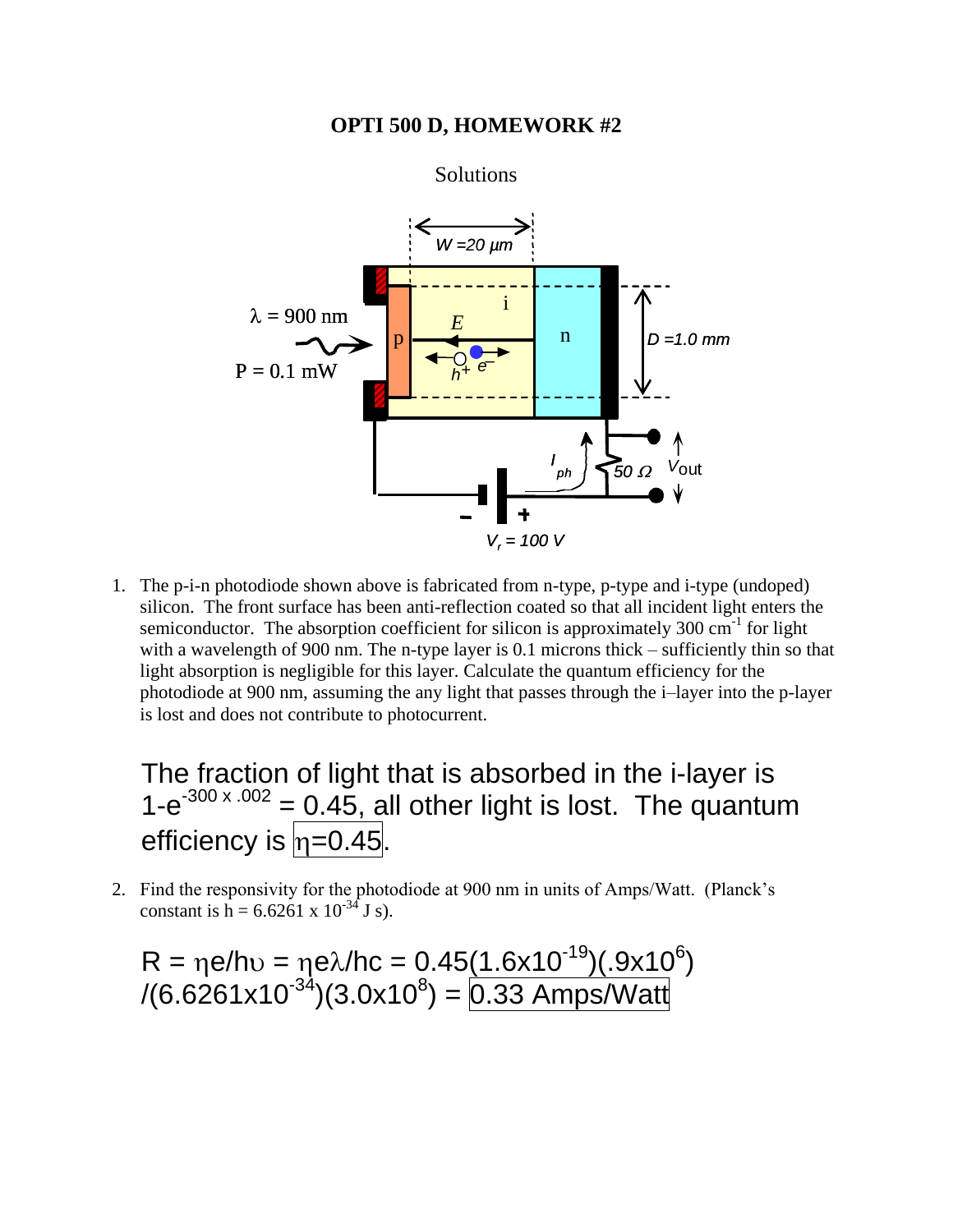3. Find the voltage across the external 50-ohm load if the optical power on the photodiode is 0.1 mW at a wavelength of 900 nm.

The current in the circuit is  $RP = 0.33 \times 0.1$  mW = .033 mAmp. The voltage is .033 mA x 50 ohm =  $1.65$  mV.

4. The photodiode has a reverse bias of 100 volts that appears entirely across the undoped ilayer of width 20 microns. Find the transit time for an electron, and for a hole, across the entire 20-micron length of the i-layer, using the drift velocity curves below.

The electric field in the i-layer is  $E = V/d = 100/20x10^{-6}$  $5x10^6$  V/m. The corresponding drift velocities are  $10^5$ m/s for electrons and  $7\times10^4$  m/s for holes. The corresponding transit times are  $20x10^{-6}$ /10<sup>5</sup>  $= 0.20$  nanoseconds for electrons and 20x10<sup>-6</sup>/7x10<sup>4</sup> = 0.29 nanoseconds for holes.

- 5. The photodiode has a diameter of 1.0-mm.
	- a. Find its capacitance.

$$
C = Ak\varepsilon_0/w = \pi(.05)^2(11.9)(8.8542x10^{-14})/20x10^{-4} = 4.14 \text{ picofarad}
$$

For this calculation, use a simple model for the photodiode. Treat the p-i-n structure as if it were equivalent to a parallel metal plate capacitor, with the plates separated by 20 microns and the gap between the plates filled with silicon, a material that has a dielectric constant of 11.9. Parallel plates have a capacitance  $A k \epsilon_0/w$ , where A is area of the plates, k is the dielectric constant of the material between the plates,  $\varepsilon_0 = 8.8542 \times 10^{-14}$  F/cm is the permittivity of free space, and w is the plate separation.

b. Neglecting any "parasitic" resistance or capacitance, find the RC time constant for the photodiode circuit.

 $RC = 50 \times 4.14 \times 10^{-12} = 0.21$  nanoseconds.